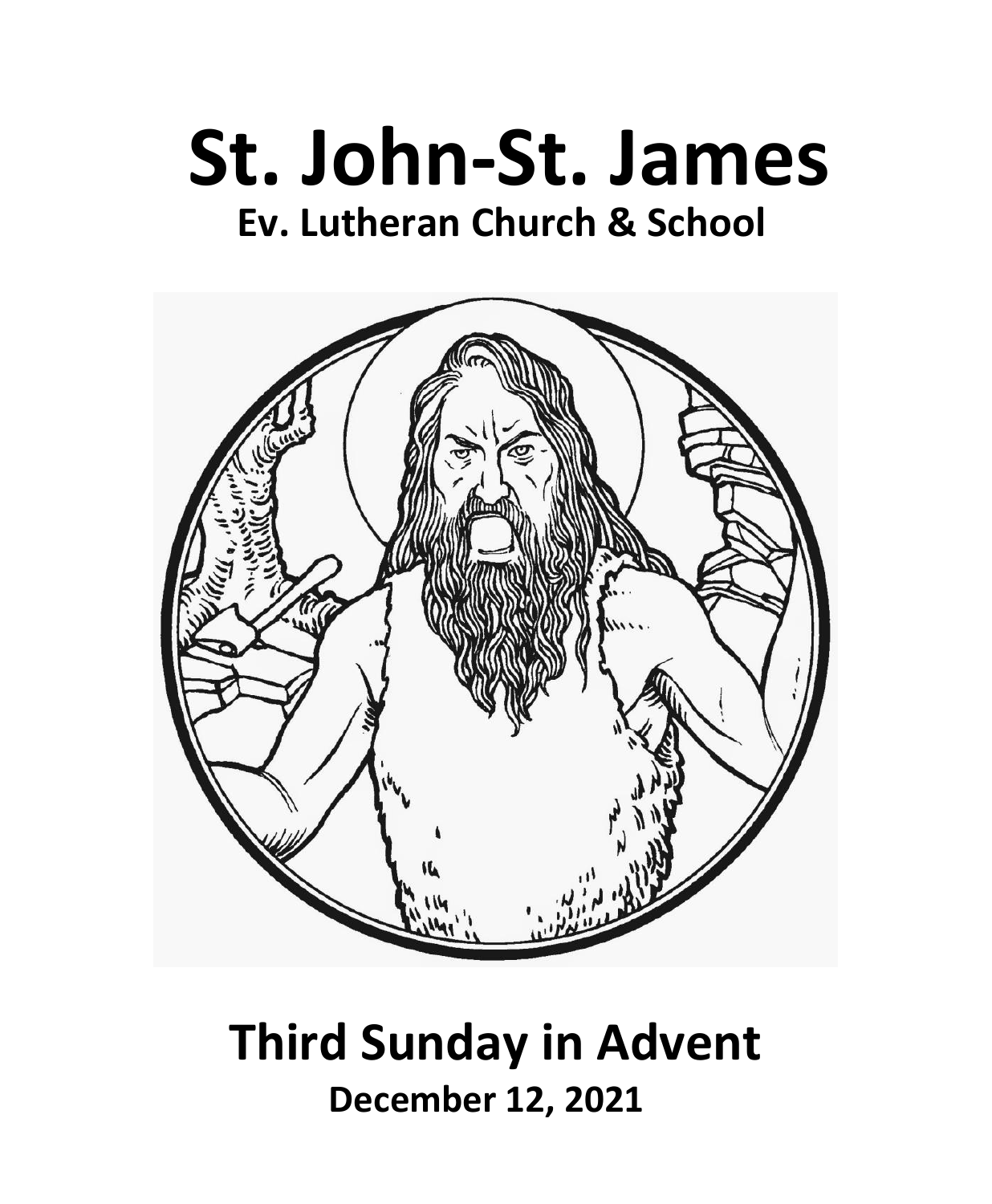

ST. JOHN—ST. JAMES *Evangelical Lutheran Church & School*

 December 12, 2021 *Third Sunday in Advent*

WELCOME *When the Lord Comes near, He Humbles his enemies.*

**Opening Hymn: Constanting Hymn: Constanting Reports** Rejoice, Rejoice, Believers

Christian Worship, Hymn # 493 (#7 in old CW)



## Verse 1

**Rejoice, rejoice, believers, And let your lights appear; The evening is advancing, And darker night is near. The Bridegroom is arising And soon is drawing nigh. Up, pray and watch and wrestle; At midnight comes the cry.**



#### **Q** Verse 3  $\sqrt{2}$

**You saints, who here in patience Your cross and suff'rings bore, Shall live and reign forever When sorrow is no more. Around the throne of glory The Lamb you shall behold; In triumph lay before him Your shining crowns of gold.**



#### **a** Verse 4 *<b>*

**Arise, Desire of nations; O Jesus, now appear, The Hope and Expectation Of ev'ry Christian here. With hearts and hands uplifted We plead, O Lord, to see The day of earth's redemption That sets your people free.**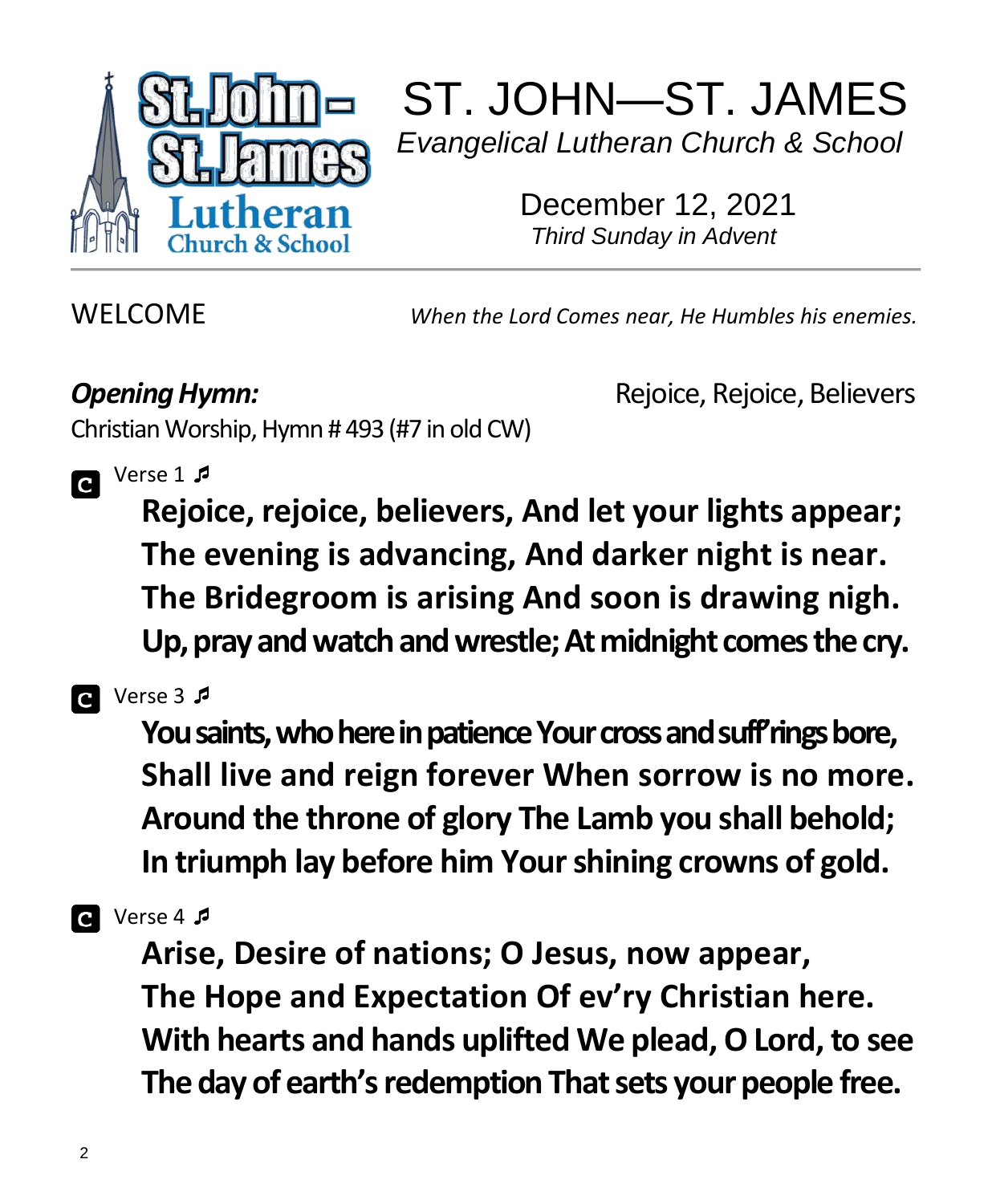#### INVOCATION

- In the name of the Father and of the Son and of the Holy Spirit.  $|M|$
- **C Amen.**

#### CONFESSION OF SINS

- Blessed are they whose transgressions are forgiven, whose sins are  $\lceil \text{M} \rceil$ covered.
- $\overline{c}$ **Blessed are they whose sin the Lord does not count against them.**
- Let us confess our sins to the Lord.  $\lceil \text{M} \rceil$
- **C Almighty and merciful Father, we have strayed from your ways like lost sheep. We have followed what we have devised and desired in our hearts. We have offended you and sinned against your holy law. We have done those things that we should not have done, and we have not done those things that we should have done. Have mercy on us, Lord! Spare us, forgive us, and restore us, according to your promises in Christ Jesus.**

 *(Silence for meditation and reflection)*

- God, our merciful Father, has forgiven all our sins. He sent his Son,  $\lceil \text{M} \rceil$ Jesus Christ, to be our Redeemer and Savior. Jesus paid the penalty for our guilty by his death on the cross and freed us from death by his resurrection from the grave. We have peace with God now and forever.
- **Amen.** $\overline{c}$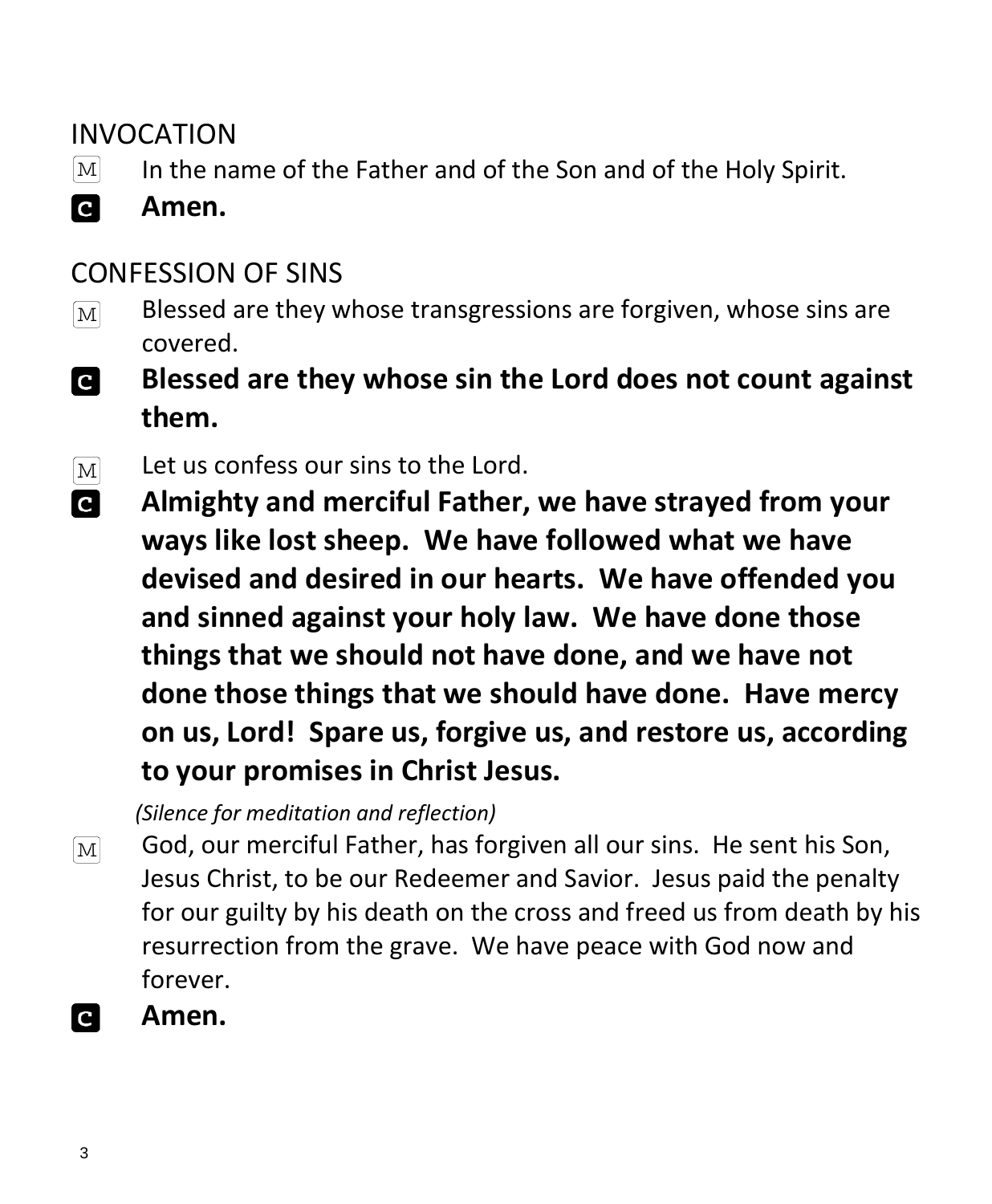## LORD, HAVE MERCY*--Kyrie*

- $\vert\mathrm{M}\vert$ In peace, let us pray to the Lord.
- $\mathbf{c}$ **Lord, have mercy.**
- For the peace from above and for our salvation, let us pray to the  $|M|$ Lord.
- $|{\bf c}|$ **Lord, have mercy.**
- For the peace of the whole world, for the well-being of the Church of  $\boxed{\text{M}}$ God, and for the unity of all, let us pray to the Lord.
- **C Lord, have mercy.**
- For this holy house and for all who offer here their worship and  $[M]$ praise, let us pray to the Lord.
- **C Lord, have mercy.**
- $\vert\mathrm{M}\vert$ Help, save, comfort, and defend us, gracious Lord.
- $|{\bf c}|$ **Amen.**
- Verse 1  **Glory be to God the Father, Glory be to God the Son, Glory be to God the Spirit: Great Jehovah, Three in One! Glory, glory while eternal ages run!**
- Verse 2  **Glory be to him who loved us, Washed us from each spot and stain; Glory be to him who bought us, Made us kings with him to reign! Glory, glory to the Lamb who once was slain.** *(CW #608; #239 in old CW)*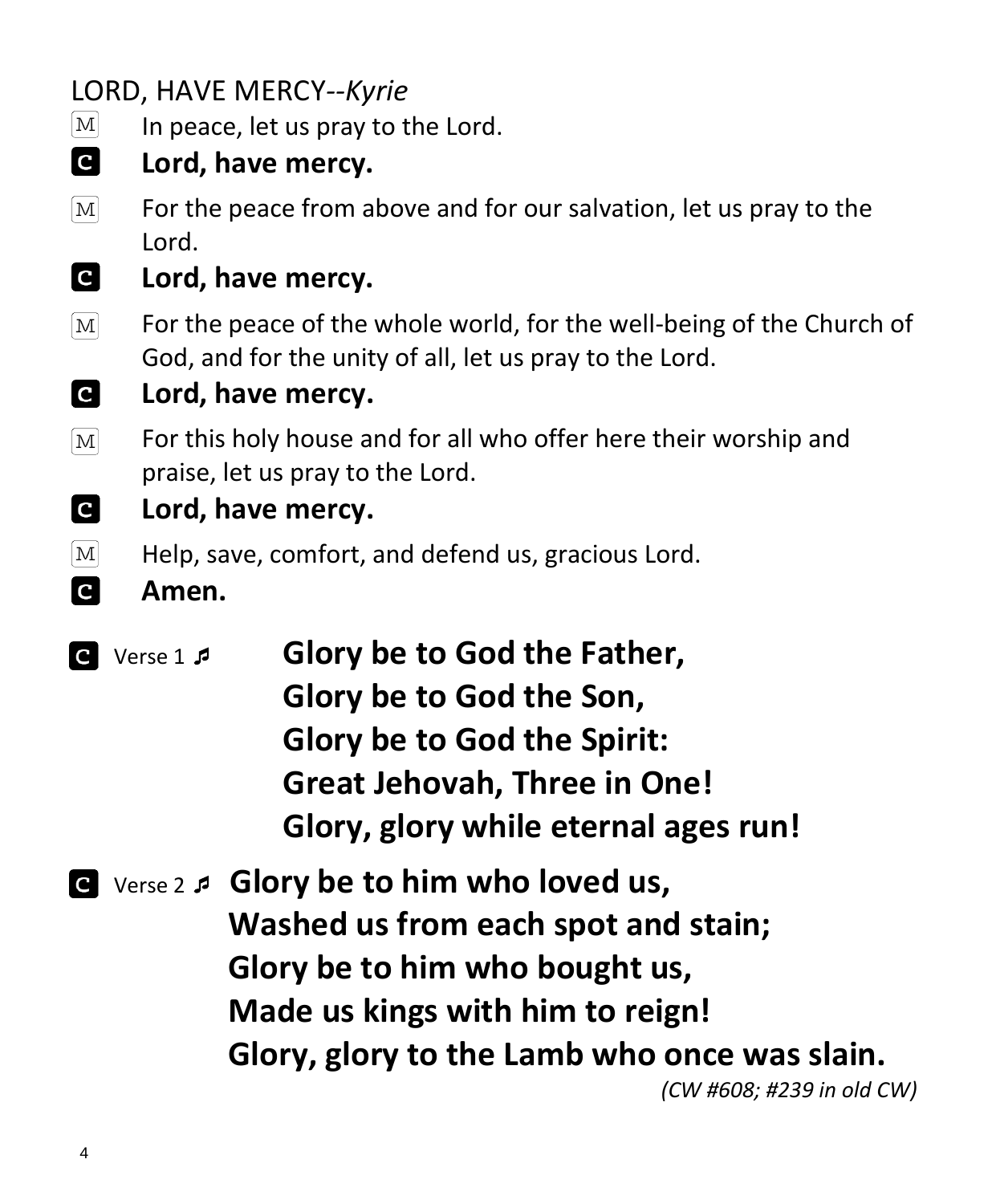### PRAYER OF THE DAY

 $\boxed{\text{M}}$ The Lord be with you.

# **And also with you.**

 $M<sub>l</sub>$ Let us pray.

> Hear our prayers, Lord Jesus Christ, and come with the good news of your mighty deliverance. Drive the darkness from our hearts, and fill us with your light; for you live and reign with the Father and the Holy Spirit, one God, now and forever.

 **Amen.**

*BE SEATED*

**Epistle Lesson** *Contract Contract Contract Contract Contract Contract Contract Contract Contract Contract Contract Contract Contract Contract Contract Contract Contract Contract Contract Contract Contract Contract Contr* 

<sup>4</sup> Rejoice in the Lord always. I will say it again: Rejoice! <sup>5</sup> Let your gentleness be evident to all. The Lord is near. <sup>6</sup> Do not be anxious about anything, but in every situation, by prayer and petition, with thanksgiving, present your requests to God.<sup>7</sup> And the peace of God, which transcends all understanding, will guard your hearts and your minds in Christ Jesus.

- The Word of the Lord.  $M$
- **Thanks be to God.**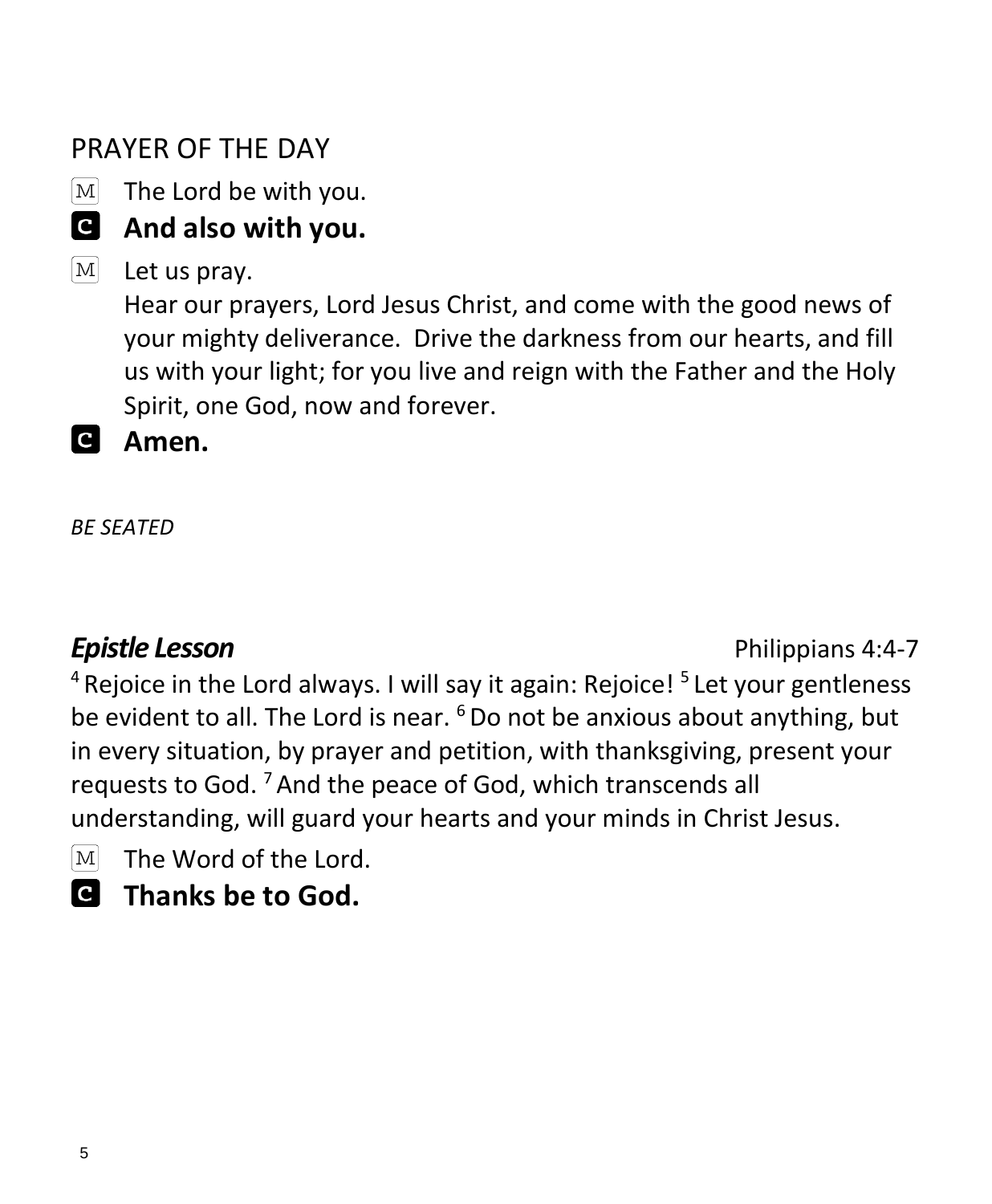#### **Gospel Lesson Contract 2:7-18**

<sup>7</sup> John said to the crowds coming out to be baptized by him, "You brood of vipers! Who warned you to flee from the coming wrath? **<sup>8</sup>** Produce fruit in keeping with repentance. And do not begin to say to yourselves, 'We have Abraham as our father.' For I tell you that out of these stones God can raise up children for Abraham. **<sup>9</sup>** The ax is already at the root of the trees, and every tree that does not produce good fruit will be cut down and thrown into the fire."

**<sup>10</sup>** "What should we do then?" the crowd asked.

**<sup>11</sup>** John answered, "Anyone who has two shirts should share with the one who has none, and anyone who has food should do the same."

**<sup>12</sup>** Even tax collectors came to be baptized. "Teacher," they asked, "what should we do?"

**<sup>13</sup>** "Don't collect any more than you are required to," he told them.

**<sup>14</sup>** Then some soldiers asked him, "And what should we do?"

He replied, "Don't extort money and don't accuse people falsely—be content with your pay."

**<sup>15</sup>** The people were waiting expectantly and were all wondering in their hearts if John might possibly be the Messiah. **<sup>16</sup>** John answered them all, "I baptize you with water. But one who is more powerful than I will come, the straps of whose sandals I am not worthy to untie. He will baptize you with the Holy Spirit and fire. **<sup>17</sup>**His winnowing fork is in his hand to clear his threshing floor and to gather the wheat into his barn, but he will burn up the chaff with unquenchable fire." **<sup>18</sup>** And with many other words John exhorted the people and proclaimed the good news to them.

The Gospel of the Lord.  $|M|$ 

 **Thanks be to God.**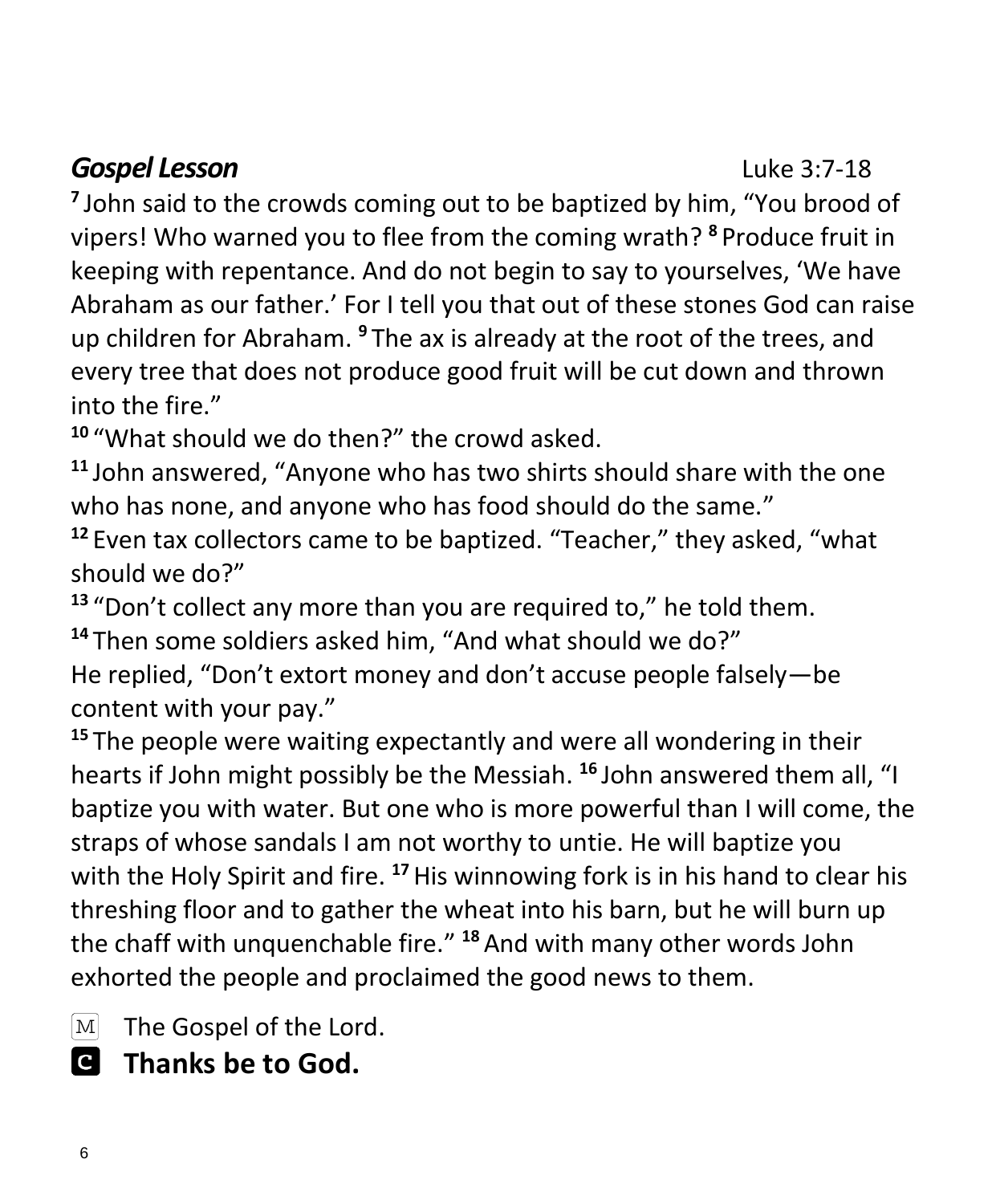*Hymn of the Day:* **Comparish Conducts** On Jordan's Bank the Baptist's Cry Christian Worship, Hymn # 316 (#16 in old CW)

- Verse 1  **On Jordan's bank the Baptist's cry Announces that the Lord is nigh; Come, then, and listen, for he brings Good news about the King of kings.**
- Verse 2  **Then cleansed be ev'ry life from sin And furnished for a guest within, And let us all our hearts prepare For Christ to come and enter there.**
- Verse 3  **We hail you as our Savior, Lord, Our refuge and our great reward. Without your grace we waste away Like flow'rs that wither and decay.**
- Verse 4  **Stretch forth your hand, our health restore, And lift us up to fall no more. Oh, make your face on us to shine, And fill the world with love divine.**
- Verse 5  **All praise to you, eternal Son, Whose advent has our freedom won, Whom with the Father we adore And Holy Spirit evermore.**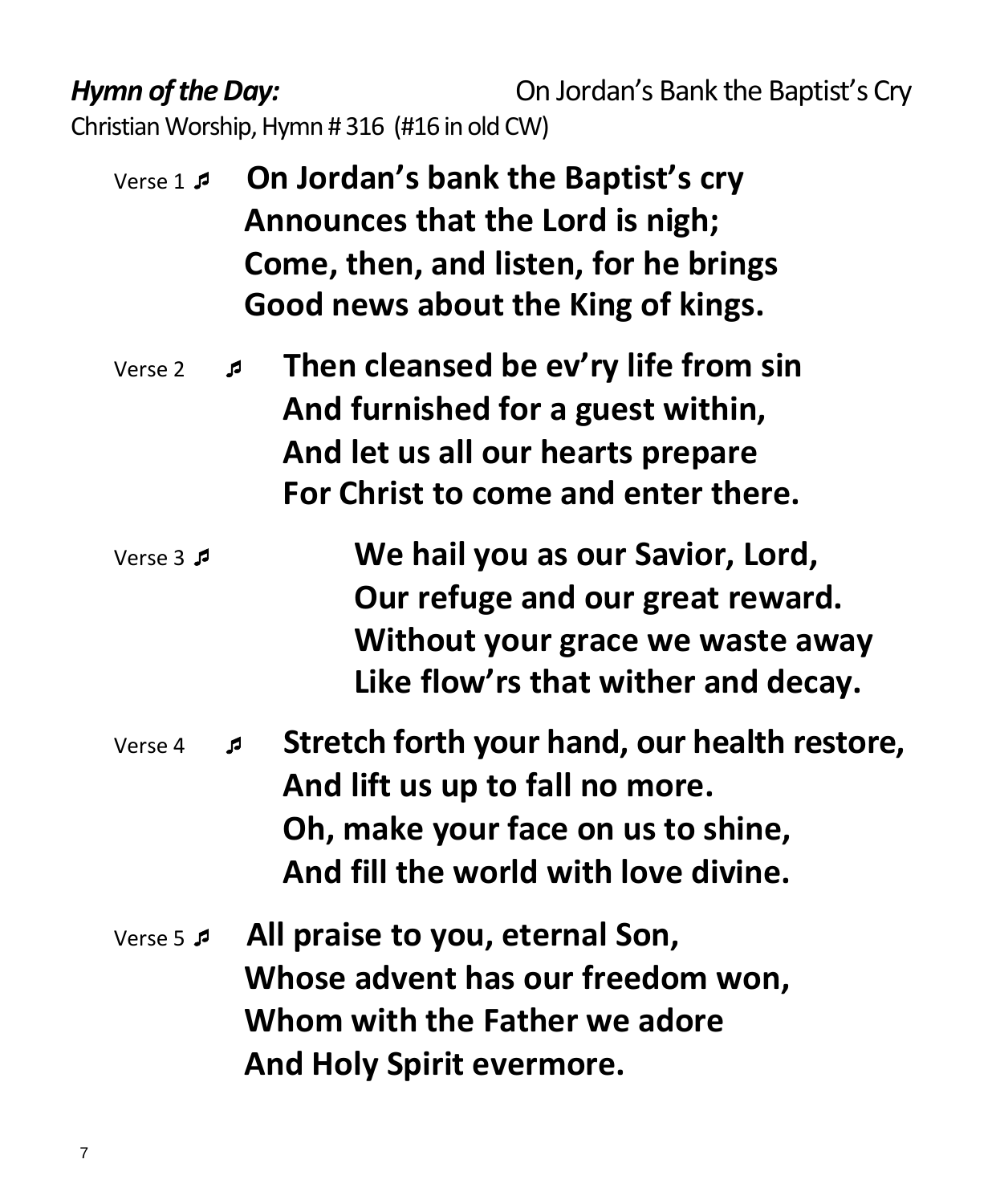MESSAGE Pastor Darin Aden

Zephaniah 3:14-17

#### **"Cleaning House for Royalty"**

**<sup>14</sup>**Sing, Daughter Zion; shout aloud, Israel! Be glad and rejoice with all your heart, Daughter Jerusalem! <sup>15</sup> The Lorp has taken away your punishment, he has turned back your enemy. The LORD, the King of Israel, is with you; never again will you fear any harm. <sup>16</sup> On that day they will say to Jerusalem, "Do not fear, Zion; do not let your hands hang limp. <sup>17</sup> The LORD your God is with you, the Mighty Warrior who saves. He will take great delight in you; in his love he will no longer rebuke you, but will rejoice over you with singing."

#### CONFESSION OF FAITH Nicene Creed

**We believe in one God, the Father, the Almighty, maker of heaven and earth, of all that is, seen and unseen.**

**We believe in one Lord, Jesus Christ, the only Son of God, eternally begotten of the Father, God from God, Light from Light, true God from true God, begotten, not made, of one being with the Father. Through him all things were made.** 

**For us and for our salvation, he came down from heaven, was incarnate of the Holy Spirit and the virgin Mary, and became fully human. For our sake he was crucified under Pontius Pilate. He suffered death and was buried.** 

 *(Nicene Creed continues on the next page.)*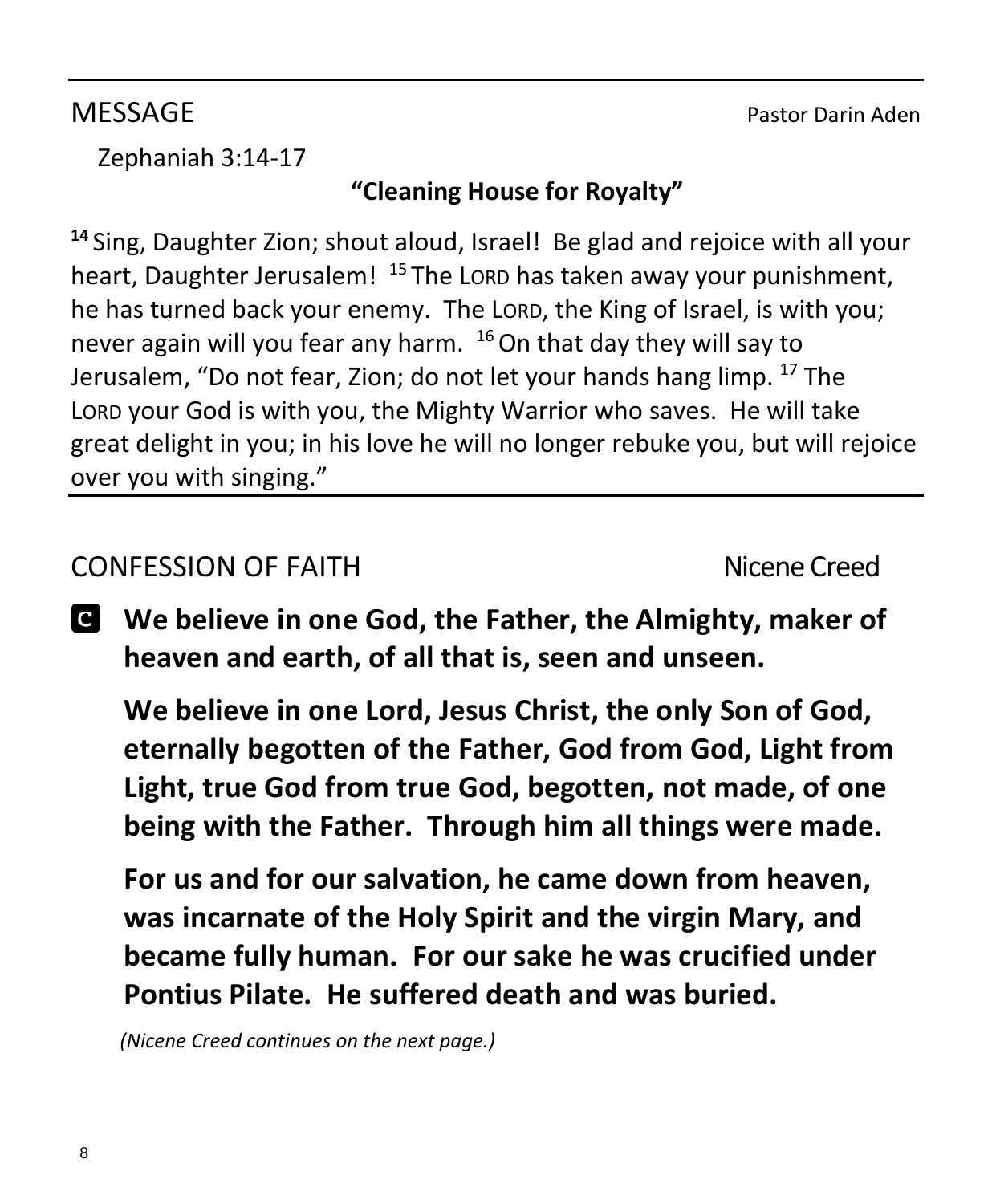**On the third day he rose again in accordance with the Scriptures. He ascended into heaven and is seated at the right hand of the Father. He will come again in glory to judge the living and the dead, and his kingdom will have no end.**

**We believe in the Holy Spirit, the Lord, the giver of life, who proceeds from the Father and the Son, who in unity with the Father and the Son is worshiped and glorified, who has spoken through the prophets.** 

**We believe in one holy Christian and apostolic Church. We acknowledge one baptism for the forgiveness of sins. We look for the resurrection of the dead and the life of the world to come. Amen.**

### PRAYER OF THE CHURCH

- Loving God and lord, you created the universe that surrounds us and  $M<sup>2</sup>$ the globe on which we live. You control all things through your Son, who sits at your right hand in glory.
- **Comfort us with the promise of your eternal presence.**
- Give your Word power as it works in our hearts and minds. Clear away  $M<sub>l</sub>$ our confusion, and demolish our doubts. Send your Spirit to strengthen both our confidence in your promises and our desire to live according to your will.
- **Take away our love of sinning, and restore us each day by your grace.**

 *(Our prayer concludes on the next page.)*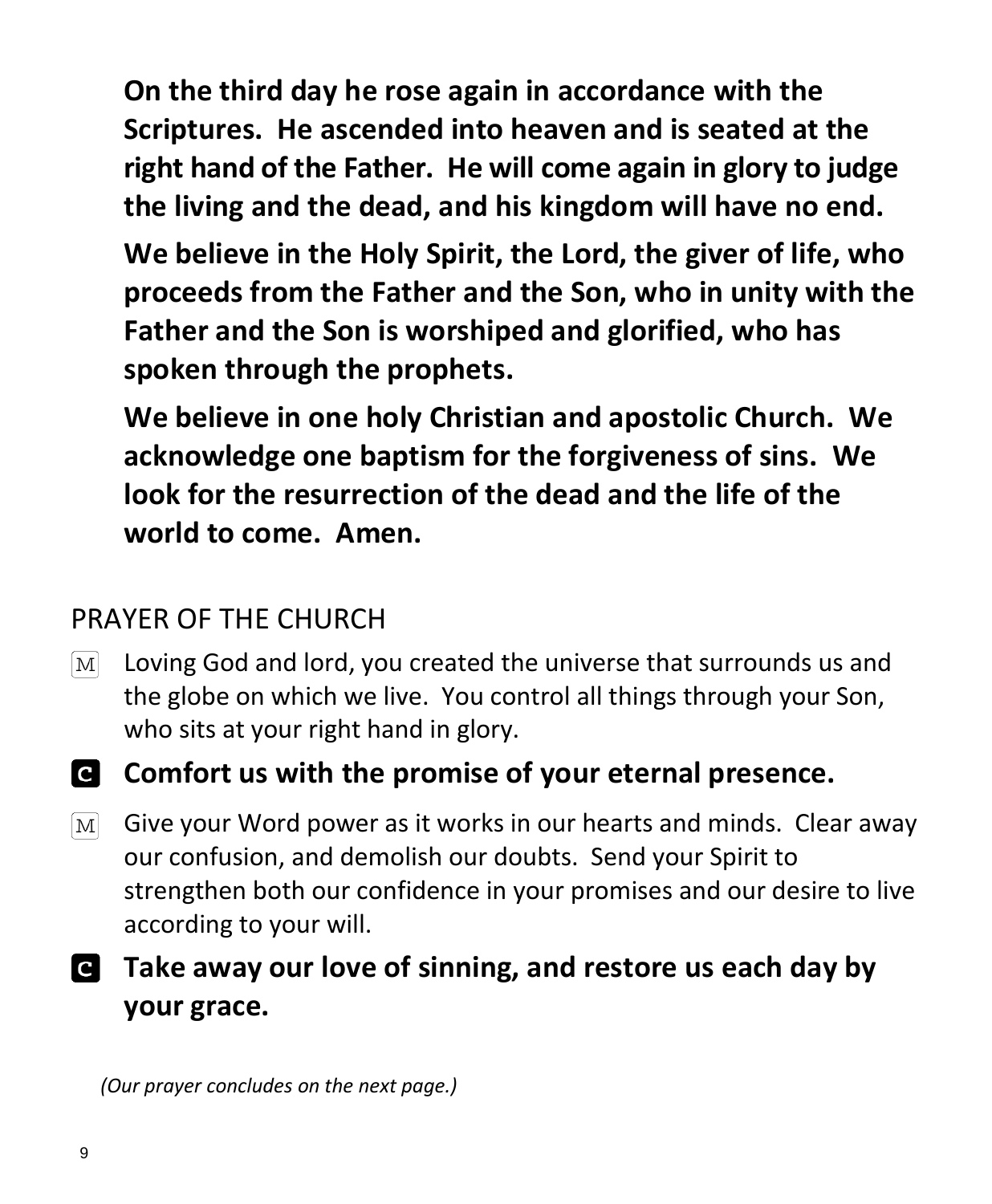The signs of the times warn us that the end of time is near. Protect us  $\mathbf{M}$ from scoffers who sneer at your truth. Spare us and Christians around the world from all forms of hate and persecution.

#### **Give us courage to carry the cross with patience and joy.**

 $[M]$ Instill in the hearts of our children a desire to follow you as they prepare for future days. Help them distinguish between what is passing and what is eternal, between instant thrills and lasting joy. Encourage more young people to prepare for service in the public ministry of the gospel.

#### **C Mold us and move us to be good examples for our youth.**

- $|M|$ Hold in your care, Lord, those who are experiencing physical or emotional pain and all who are afflicted by disease or facing death. *(Special intercessions may be offered here.)* Pour out your compassion on the grieving, and comfort the mourners who miss someone they loved.
- C **Move us to pray for these brothers and sisters and to help when we can.**
- $\mathbf{M}$ Hear us, Lord, as we pray in silence.

*(Silent prayer.)*

- $\lceil \text{M} \rceil$ Whether we pray together or alone, you have promised to hear and answer us. Give us patience to accept your blessings in whatever way you send them. In your love and wisdom, prepare us for the day when you will take us to be with you forever.
- **C Hear us for Jesus' sake. Amen.**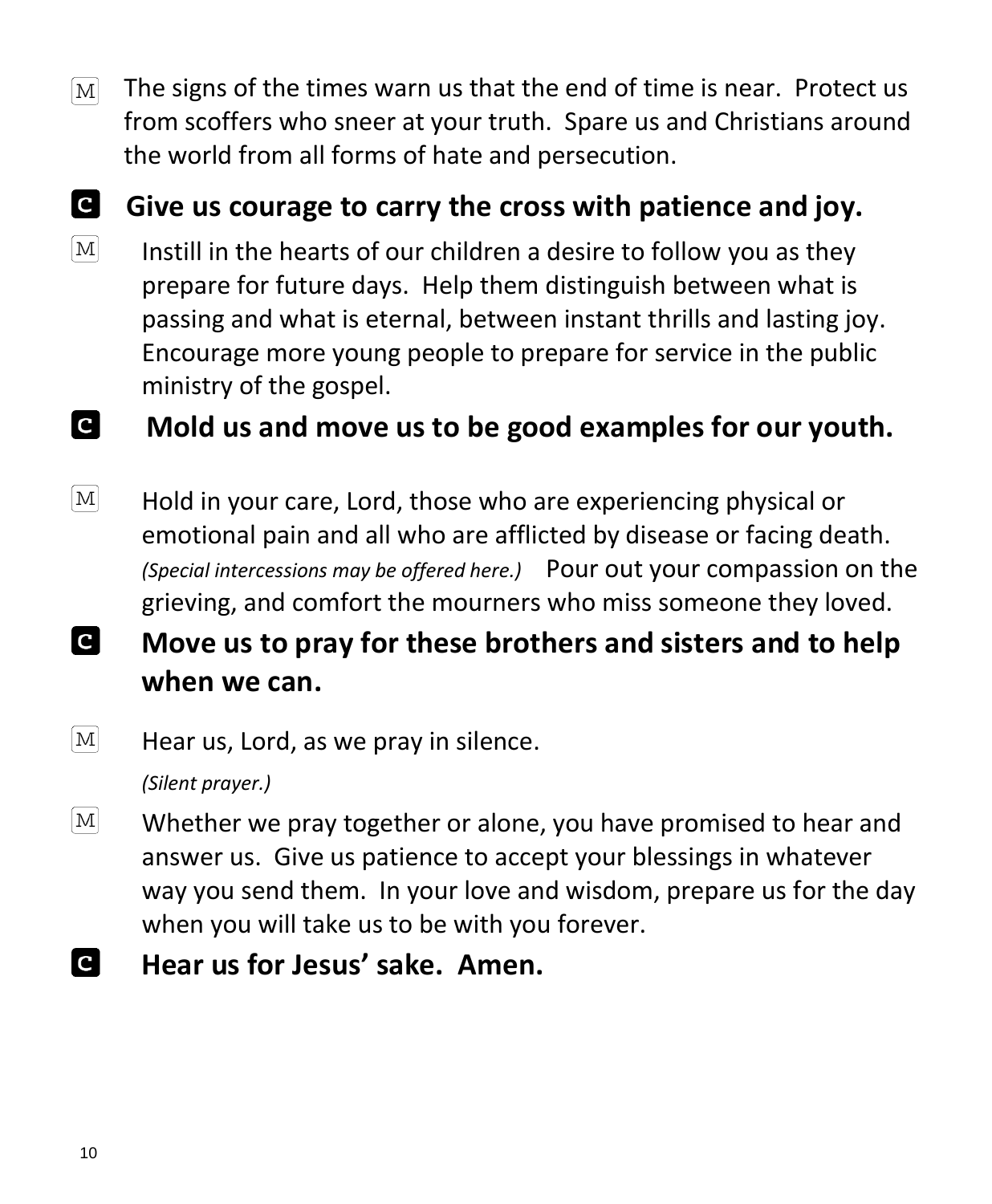#### THE SACRAMENT

#### **PRFFACE**

- The Lord be with you.  $M<sub>l</sub>$
- **And also with you.**
- $[M]$ Lift up your hearts.
- **We lift them up to the Lord.**
- Let us give thanks to the Lord, our God.  $\overline{\text{M}}$
- **It is good and right so to do.**
- $\boxed{\text{M}}$ It is truly good and right that we should at all times and in all places give you thanks, O Lord, holy Father, almighty and everlasting God, through Jesus Christ, our Lord, whose way John the Baptist prepared when he called people to repentance and pointed to Jesus as the Lamb of God who takes away the sin of the world. Therefore, with all the saints on earth and hosts of heaven, we praise your holy name and join their glorious song:

#### HOLY, HOLY, HOLY

 Verse 1  **Holy, holy, holy, Lord God of heavenly hosts: Heav'n and earth are full of your glory. Hosanna, hosanna, hosanna in the highest. Bless-ed is he, bless-ed is he, Bless-ed is he who comes in the name of the Lord. Hosanna, hosanna, hosanna in the highest.**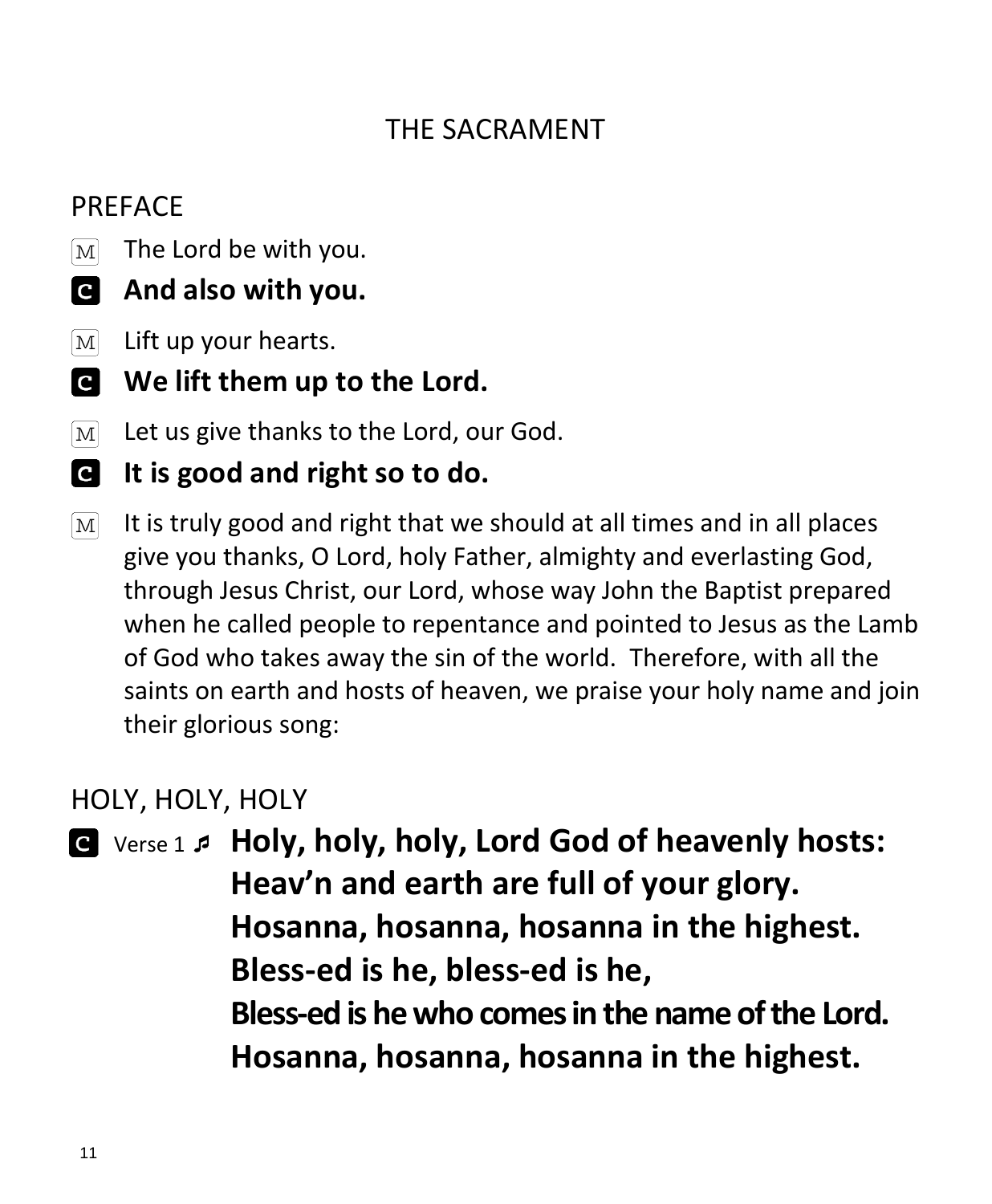### PRAYER OF THANKSGIVING

Blessed are you, Lord God, eternal King and gracious Father. In love  $M<sup>2</sup>$ you made us the crown of your creation. In mercy you planned our salvation. In grace you sent your Son to redeem us from sin. We remember and give you thanks that your eternal Son, Jesus Christ, became flesh and made his dwelling among us, that he willingly placed himself under law to redeem those under law, that he humbled himself by becoming obedient to death on a cross, that he has destroyed death and has brought life and immortality to light through the gospel.

Bless us as we receive your Son's body and blood in this Sacrament. Forgive us as we receive your Son's body and blood in this Sacrament. Forgive our sins, increase our faith, strengthen our fellowship, and deepen our longing for the day when Christ will welcome us to his eternal feast. Praise and thanks and honor and glory be to you, O God our Father, and to your Son and to the Holy Spirit, one God, now and forever.

**Amen.**

#### LORD'S PRAYER

**Our Father who art in heaven, hallowed be thy name, thy kingdom come, thy will be done on earth as it is in heaven. Give us this day our daily bread; and forgive us our trespasses, as we forgive those who trespass against us; And lead us not into temptation, but deliver us from evil. For thine is the kingdom and the power and the glory forever and ever. Amen.**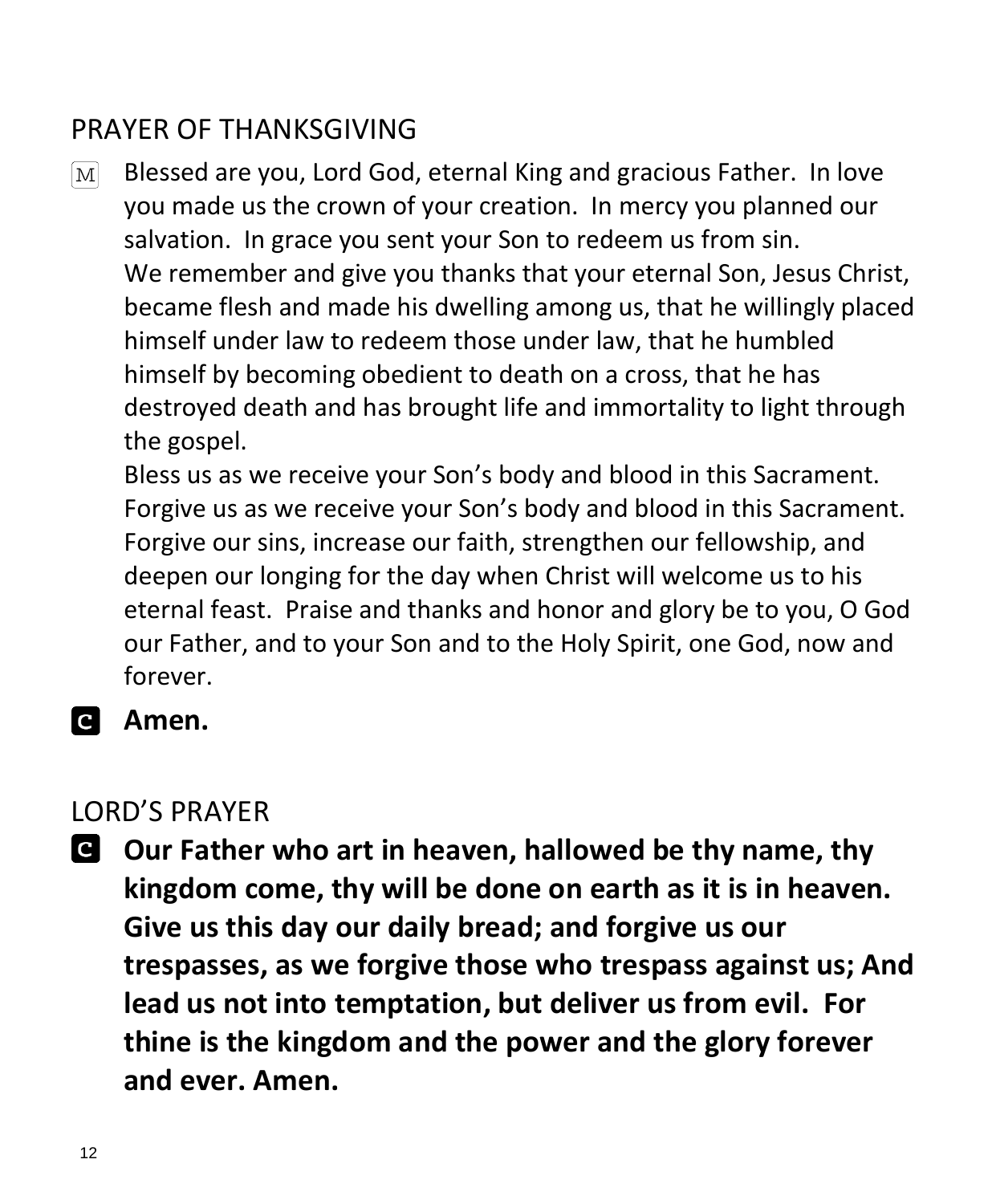#### WORDS OF INSTITUTION

Our Lord, Jesus Christ, on the night he was betrayed, took bread; and  $\mathbf{M}$ when he had given thanks, he broke it and gave it to his disciples, saying, "Take and eat; this is my body, which is given for you. Do this in remembrance of me."

Then he took the cup, gave thanks, and gave it to them saying, "Drink from it, all of you; this is my blood of the new covenant, which is poured out for you for the forgiveness of sins. Do this, whenever you drink it, in remembrance of me."

The peace of the Lord be with you always.

#### **Amen.**

#### O CHRIST, LAMB OF GOD

 Verse 1  **O Christ, Lamb of God, You take away the sin of the world; Have mercy on us. O Christ, Lamb of God, You take away the sin of the world; Have mercy on us. O Christ, Lamb of God, You take away the sin of the world; Grant us your peace. A-men.**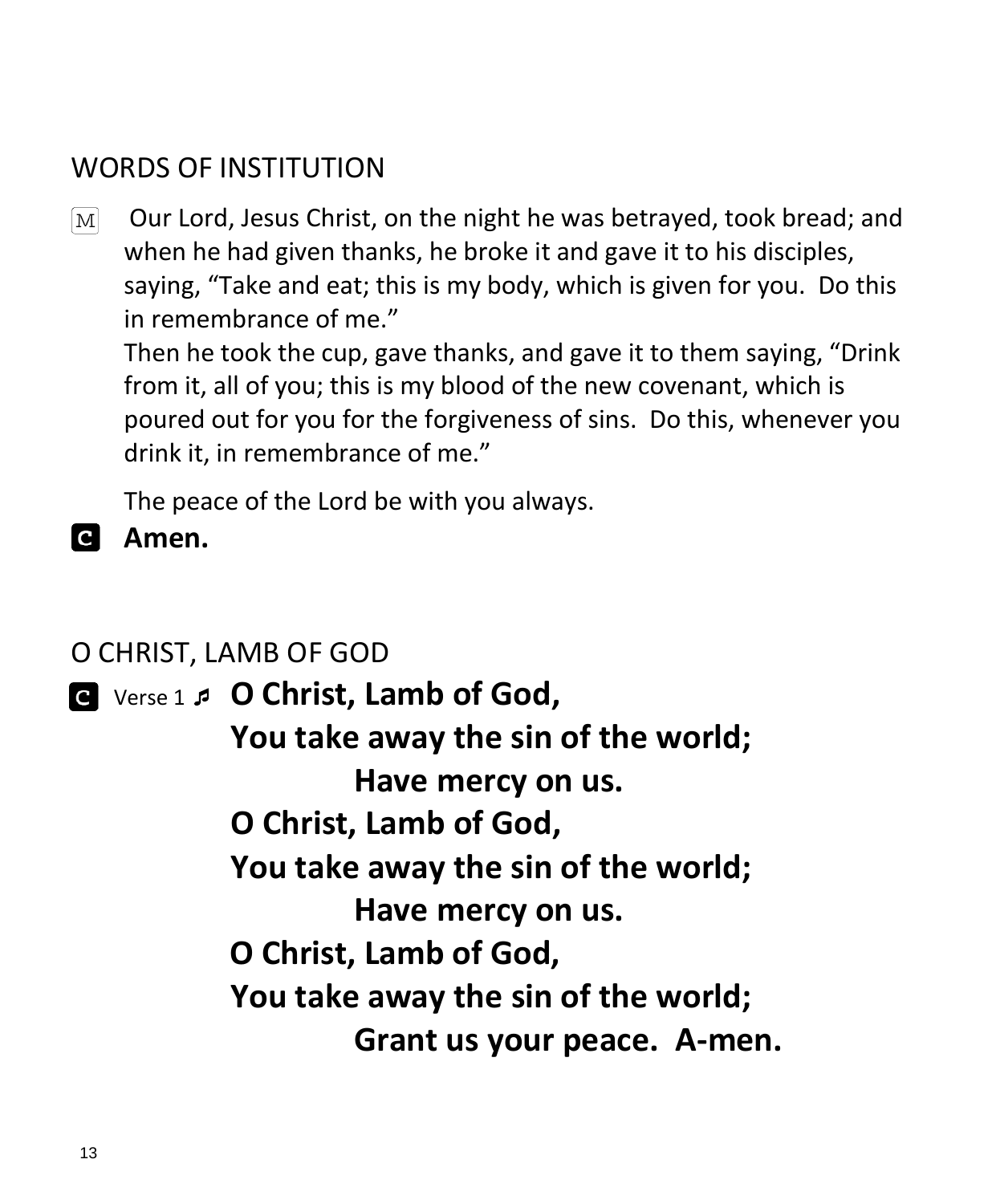## DISTRIBUTION OF HOLY COMMUNION

#### **A PRAYER BEFORE COMMUNION**

Lord, I am a sinner. I do not deserve to commune with you, my holy God. But because of your Son and through faith in him, you graciously invite me to not only pray to you but also to come to your Table. Use this sacrament to reassure me of your forgiveness and strengthen me to live a new life of thanksgiving and joy. In Jesus' name. Amen.

*(After all those communing have received Lord's Supper, we conclude our celebration )*

- Now may this true body and blood of our Lord and Savior Jesus Christ  $\lceil \text{M} \rceil$ strengthen and preserve you in the one true faith unto life everlasting. Be assured, your sins are forgiven.
- **Amen.**

#### RESPONSIVE PRAYER

- Give thanks to the Lord, for he is good.  $\mathbf{M}$
- **His mercy endures forever.**
- Whenever we eat this bread and drink this cup,  $M<sup>2</sup>$
- **We proclaim the Lord's death until he comes.**
- O God the Father, source of all goodness, in your loving kindness you  $\boxed{\text{M}}$ sent your Son to share our humanity. We thank you that through him you have given us pardon and peace in this sacrament. We also pray that you will not forsake us but will rule our hearts and minds by your Holy Spirit so that we willingly serve you day after day, through Jesus Christ, our Lord, who lives and reigns with you and the Holy Spirit, one God, now and forever.

#### $\mathbf{C}$ **Amen.**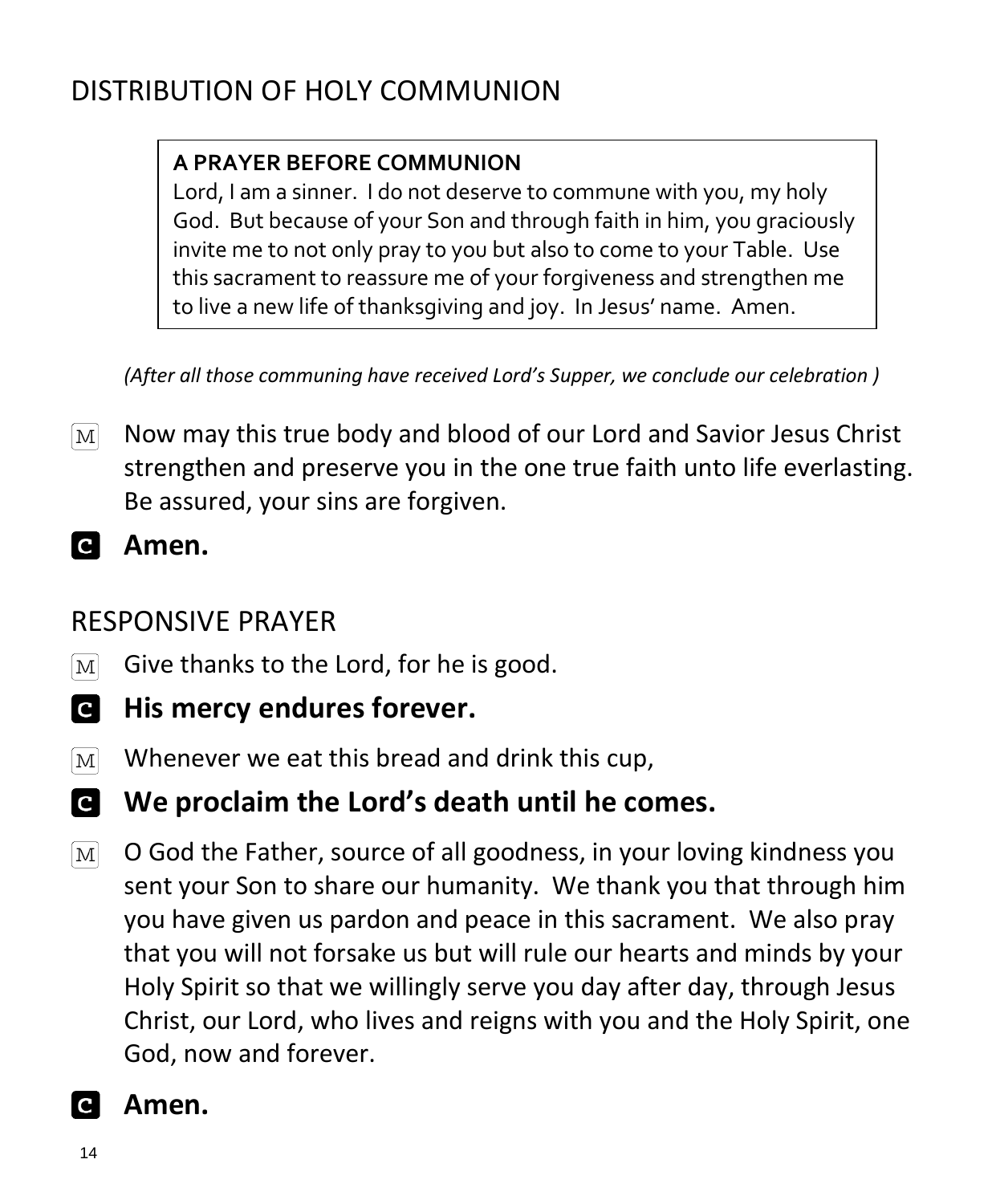### BLESSING

The Lord bless you and keep you.  $M<sub>l</sub>$ The Lord make his face shine on you and be gracious to you. The Lord look on you with favor and give you peace.

**Amen.**

*Closing Hymn:* Jesus Came the Heavens Adoring Christian Worship, Hymn # 319 (#26 in old CW)

Verse 1  **Jesus came, the heav'ns adoring, Came with peace from realms on high; Jesus came to win redemption, Lowly came on earth to die; Alleluia! Alleluia! Came in deep humility.** Verse 2 **Jesus comes again in mercy When our hearts are worn with care; Jesus comes again in answer To an earnest, heartfelt prayer, Alleluia! Alleluia! Comes to save us from despair.** Verse 3  **Jesus comes to hearts rejoicing, Bringing news of sins forgiv'n; Jesus comes with words of gladness, Leading souls redeemed to heav'n. Alleluia! Alleluia! Hope to all the world is giv'n.**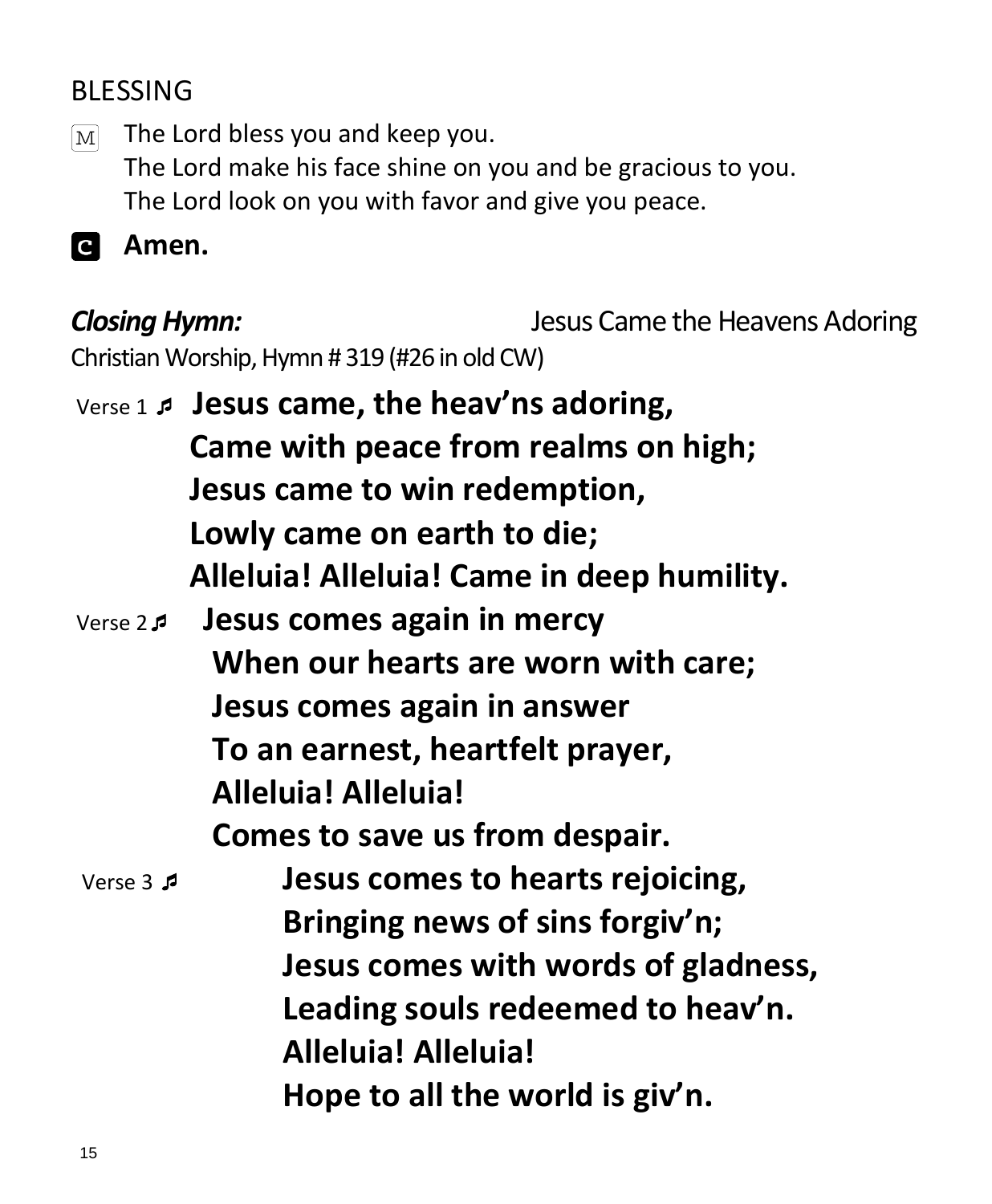# **MLHS News**

**MLHS Campaign-Building Our Future on Christ** -We thank you Lancer Family! We not only met our goal to raise \$75,000 in the month of November, but we surpassed it! Thank you for prayers, support, and donations you gave to Month of Giving promotion! Our job as a federation is not done! We are moving forward with our plans. We have a final design (cf. the latest video with the 3-D rendering at [www.mlhslancers.org/campaign.](http://www.mlhslancers.org/campaign)) The more we can raise up front the better! To find out more about that, please call our mission advancement office at 920-682-0215. Thank you for your support and for considering a generous contribution to the campaign!

**MLHS Christmas Concert:** The music department of Manitowoc Lutheran High School will be holding its annual Christmas Concert on Wednesday, December 22nd at the Capitol Civic Centre in downtown Manitowoc. The concert, entitled "Joy Has Dawned!" will feature the three high school choirs and the MLHS Symphonic Band. Also featured will be the Lakeshore Lutheran Chorale, an adult ensemble made up of members from the WELS Lutheran Churches along the Lakeshore. The concert's closing anthem, "O Come, All Ye Faithful", will feature a special Christmas orchestra and the combined voices of the MLHS choirs and the Lakeshore Lutheran Chorale. All students from the area WELS Lutheran Elementary Schools and Churches are invited to join in singing this anthem that they learned for the recent choral festival at MLHS. Concert times at the CCC are 4:30 and 7:30. The concert is free and open to the public; however, a free will offering will be gathered.

**Jr. Lancer Band & MLHS Jazz Ensemble Concert-Sunday, December 12<sup>th</sup> at** 3PM in the MLHS Gymnasium- Join the Jr. Lancer Beginner Band, Concert Winds, Jazz Kids and the MLHS Jazz Ensemble for some Holiday Fun!

**Junior Lancer Basketball -**Registration is OPEN for Jr. Lancer Basketball. Please register today! Go to: [www.mlhslancers.org/juniorlancers.](http://www.mlhslancers.org/juniorlancers) Then click on Junior Lancer Basketball!

#### **UPCOMING EVENTS**

**12/22-Christmas Concert 1/14-1/16/2022-Grade School B-Team Bball Tournament-January 14-16, 2022 1/21/2022-Lancer for a Day 1/21-1/23/2022-Grade School A-Team Bball Tournament 1/24 & 1/26/2022-Freshman Information Night**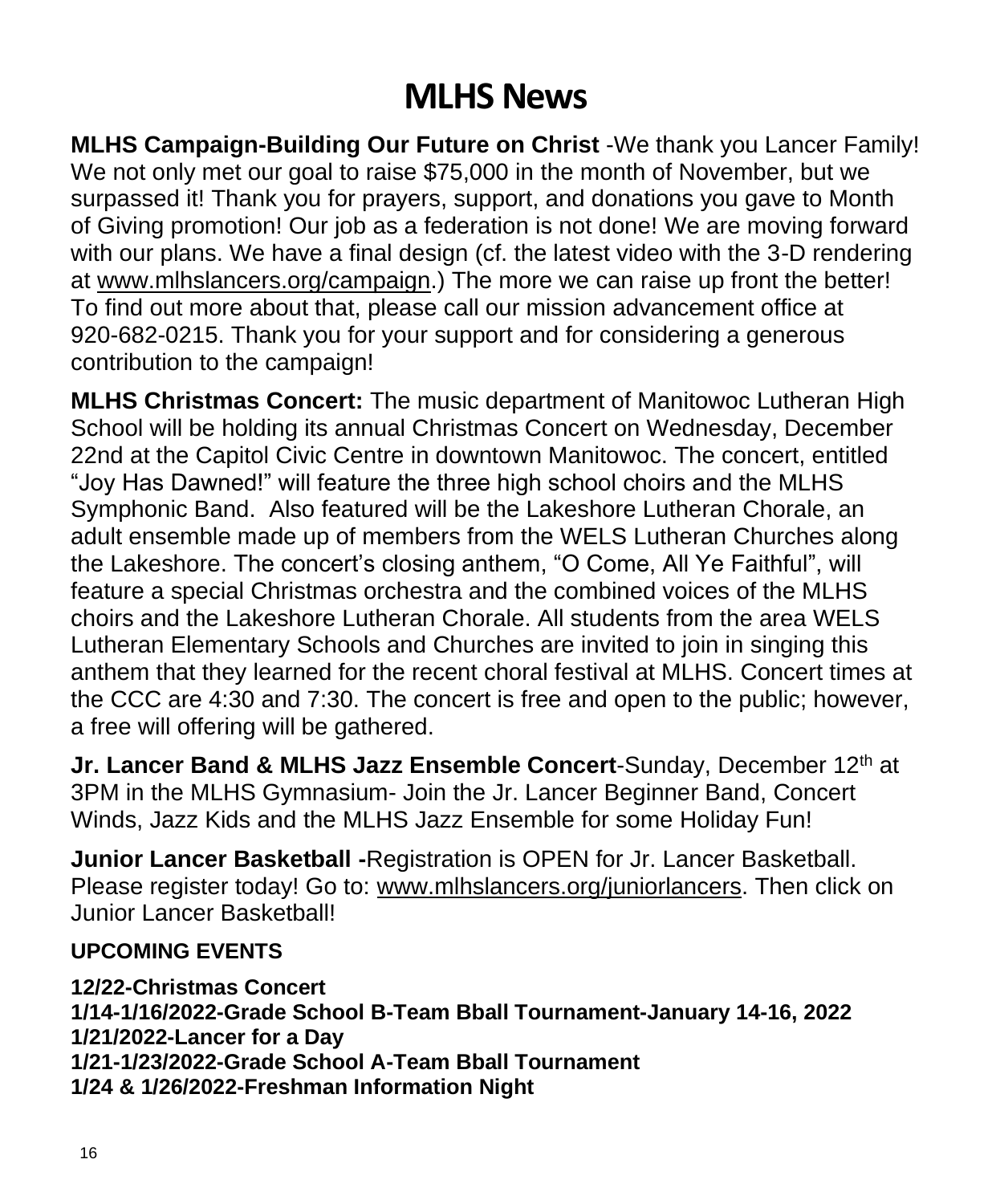|            | <b>Our Father's Business</b>                           |
|------------|--------------------------------------------------------|
| Today      | Preacher, Pastor Darin Aden                            |
|            | Organ Today—Charmaine Wagner                           |
|            | Sunday School, CREW & Adult Bible Class at 9:15 am     |
| Tue. 12/14 | Praise Choir Practice at 6:30 pm                       |
| Wed. 12/15 | Public School Confirmation Class at 3:30 pm            |
| Fri. 12/18 | Basketball at SJSJ vs. Sturgeon Bay, B-Boys—5:00pm. B- |
|            | $Girls$ —6:00, B-Boys—7pm                              |

#### **Sunday, December 12**

**SERVING YOU TODAY**—**Sunday—8:00 am Ushers—**Mel Mangin, Tim Mangin, Jamie Mangin, Gary Waack **■ Sunday—10:15 am Ushers—**Terry/Karen Prochnow, Fred Busse, Erwin Waack, Jon Waack, Randy/Sandy Waack, Dereck Waack and Todd Hickmann ■ **Church Cleaners—** Terry/Karen Prochnow, Dale Barnard, Rod Bubolz ■ **Flower Committee—** Joan Sheahan & Val Jean Link **■ Communion Set-Up/Take-Down—**Karla Aden, Chantel Bastian, Joan Sheahan.

**SERVING YOU NEXT WEEK—Sunday—8:00 am Ushers—**Mel Mangin, Tim Mangin, Jamie Mangin, Gary Waack **■ Sunday—10:15 am Ushers—**Terry/Karen Prochnow, Fred Busse, Erwin Waack, Jon Waack, Randy/Sandy Waack, Dereck Waack and Todd Hickmann ■ **Church Cleaners—**Adam/Melissa Bubolz, Andy/Bekah Bubolz, Nick/Amanda Schrubbe, Ray/Suzanne Bubolz ■ **Flower Committee—**Joan Sheahan & Val Jean Link**.**

**DIVINE CALL—We are pleased to announce that Pastor & Mrs. Aden have returned** the divine calls they received to serve at Resurrection Lutheran Church & School in Rochester, MN. We are blessed to have Pastor & Mrs. Aden continue their ministry here at St. John—St. James.

**KWIK TRIP SCRIP**—All Kwik Trip Scrip is back down to the same percentages that they originally were. Thank you for participating!

**CHRISTMAS BAGS—**It is that time of the year when we begin to think about filling the Christmas bags that the children receive after our Christmas Eve Worship Services. If you would like to donate towards the candy, oranges and apples for the bags please leave your donation in the box labeled "Christmas Bags" on the table in the West Church office. Thank you for your kindness!

**KAY & KAYLA'S CREATIONS—**SJSJ apparel is available for purchase at Kay & Kayla's Creations, 215 Main Street, Reedsville. Find them on Facebook or call (920) 754-1127 for store hours. Kay & Kayla's also offers scrip  $\omega$  10% available in the SJSJ scrip office.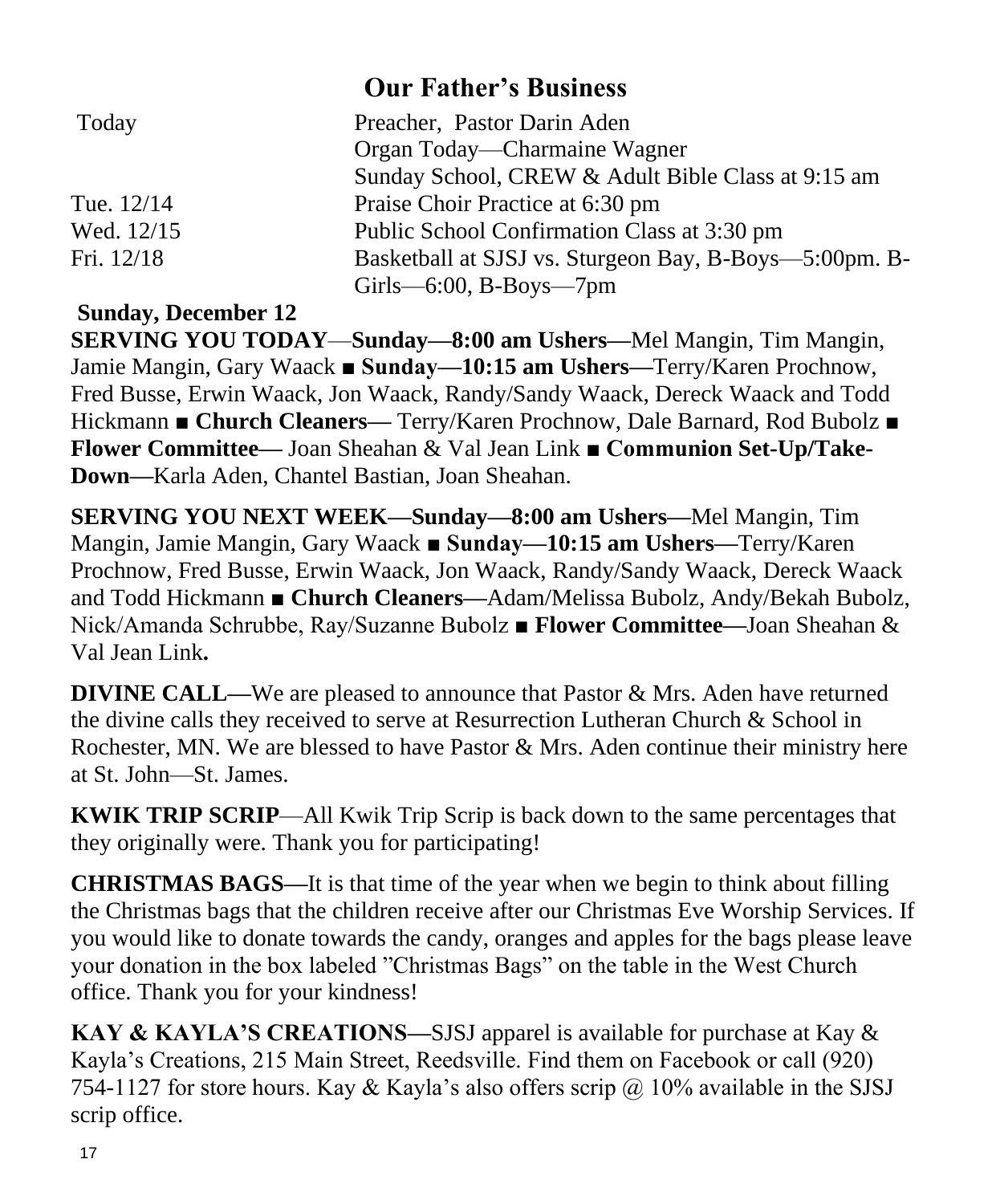**HOME BOUND LIST—**If you would like to send cards or letters to our home bound members there is an updated list provided for you in the West Church Office. Our homebound members would love to hear from you!

**OFFERING ENVELOPES—**Just a little reminder to pick up your offering envelopes in the West Church office. Please pick them up as soon as you can, so we are cleaned up and ready for the Christmas Eve services. We also have some Jr. Offering envelopes out if you would like to take one for your child/children.

**MINISTRY RESERVE FUND**—We have started a fund for our Second Pastor to help defray costs involved in adding another Pastor. If you wish to give to the Ministry Reserve Fund please place your offering in an envelope and clearly mark it as **Ministry Reserve Fund or 2nd Pastor Fund** and place it in the offering plate. A letter and commitment form will be sent to all members.

**BAKE SALE—**The SJSJ Lutheran Young Adults will be hosting a Bake Sale (Free Will Donation) on Sunday, December 19th between services and following the late service in the SJSJ Commons Area. Come and get some Christmas goodies!

**DIVINE CALL—Mr.** Stuebs has received a divine call to serve as Staff Minister & Music Coordinator at Redeemer Lutheran Church in Tucson, AZ. Please keep Mr. Stuebs and his family in your prayers as he deliberates where the Lord can best use his talents and abilities.

**CREATION MUSEUM—**Trinity Lutheran, Brillion is hosting an Ark Encounter & Creation Museum tour April 25-29, 2022. The tour will be through Tom's Christian Tours and you will be traveling by Lamers Motorcoach. For more information or to sign up for the tour please contact Marcia Wendt—920-646-0063 or m.wendt@trinitybrillion.org. there is also some literature and registration sheets located on the table in the West Church office.

**LADIES AID—**There will be no Ladies Aid meeting until March of 2022.

**JR LANCER BASEBALL—Registration is now open for 7th & 8th grade boys. If** interested in registering go to www.mlhslancers.org/jrlancers.

**CHURCH COUNCIL MEETING—**There will be a Church Council Meeting on Monday, December 13th at 6:30 pm. See you there!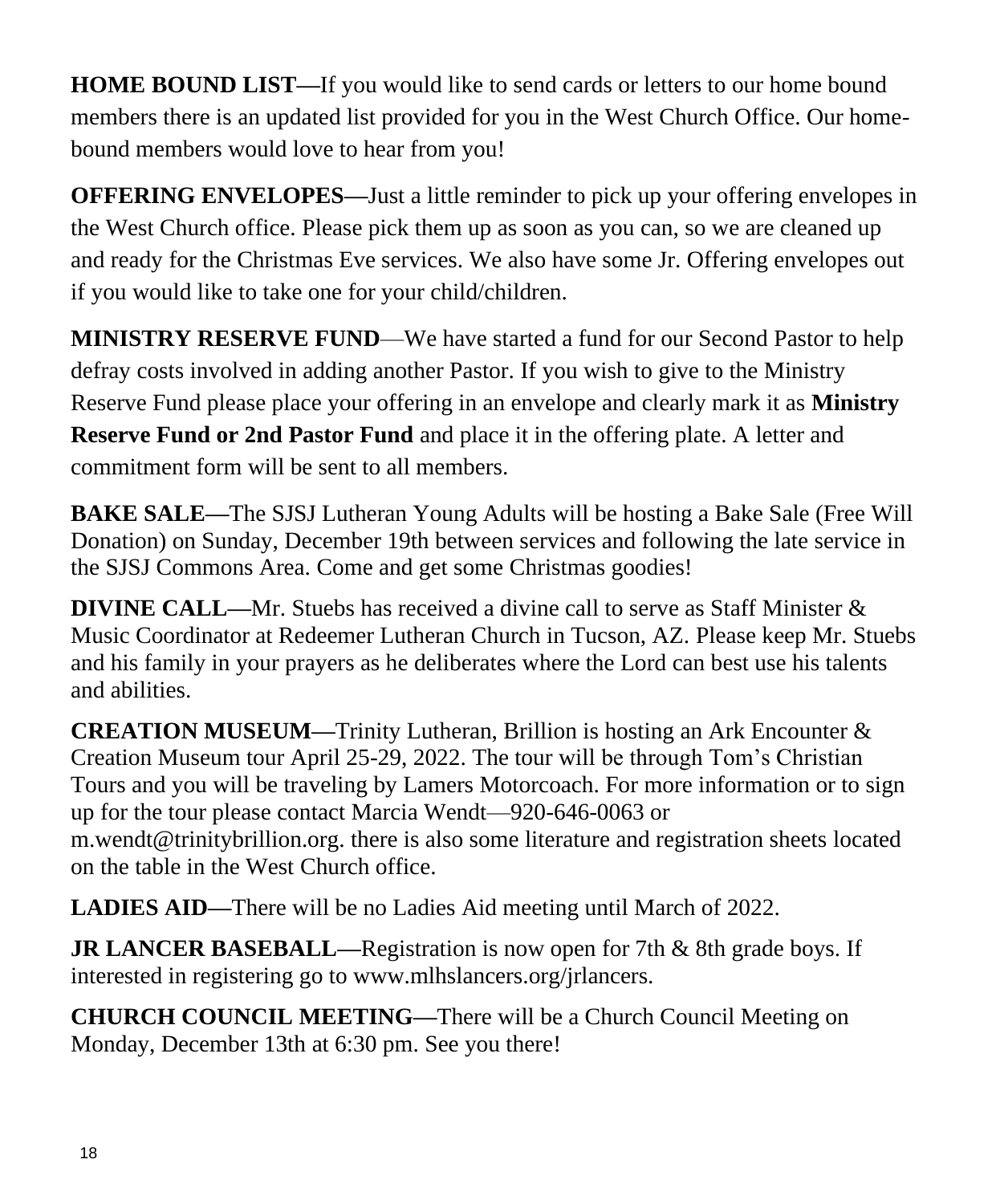**SCRIP LAY-A-WAY—**Looking for easy gifts for Christmas? We can help you out with our annual Scrip Lay-A-Way program. All you need to do is fill out a scrip order form and hand it into the school office. When your order is ready we will give you a call and you can pay us then. Please allow us a week to fill your order. Thank you for using scrip!

**ECONO FOOD SCRIP CARDS—**You probably have heard that EconoFoods grocery store has sold to Coborn's Inc. So if you have a Tadych's gift or scrip card no worries, there isn't any expiration with them so you can continue using them next week and beyond.

**MEMORIALS GIVEN—**Terry Zeller, Dan & Audrey Duchow and some non Church members gave gifts to the Building Fund in memory of Mary Zeller. Non-members, Todd & Sue Rogola gave an undesignated gift in memory of Fritz & Mary Ann Hoeppner and Harvey & Deb Sobiech gave an undesignated gift in memory of Michael Sobiech. Thank you for your thoughtful gifts!

**DECEMBER 26TH SERVICE—**There is a typo in the newsletter on Sunday, December 26th. We will only be having one Worship Service at 9:00am on Sunday, December 26 and there will be no 8am or 10:15am Worship Services. Sorry for the mixup!

**GIFT GIVEN—A** gift was given to the General Fund in memory of Lloyd & Florence Behnke (10-2-2006) 15 years & (12-31-1986) 35 years given by Mark, Darlene, Briana & Heidi Propson.

**CHRISTMAS SERVICE SET-UP—**We will be setting up the gym on Sunday, December 19th following the 10:15am worship service for our upcoming Christmas Eve services. Please arrive in the gym around 11:15am. Any help would be greatly appreciated! If you have any questions, please contact Mr. Stuebs.

**BASEKTBALL CONCESSIONS—Help is needed in the Concession Stand on Friday,** December 17th! If you have any questions, please contact our Concession Stand Coordinator, Karie Robley at robley@tds.net. Your help is greatly appreciated!

**USHER TEAMS**—There is a signup sheet on the Usher's podium to fill our needs for the Children's Christmas Services listed below. We could really use your help at our Christmas Eve and Christmas Day services Thank you.

**LWMS MISSIONS—**Monetary Gift boxes are located at each entrance. A total of \$12.00 was collected in November. Thank you for supporting the LWMS mission projects.